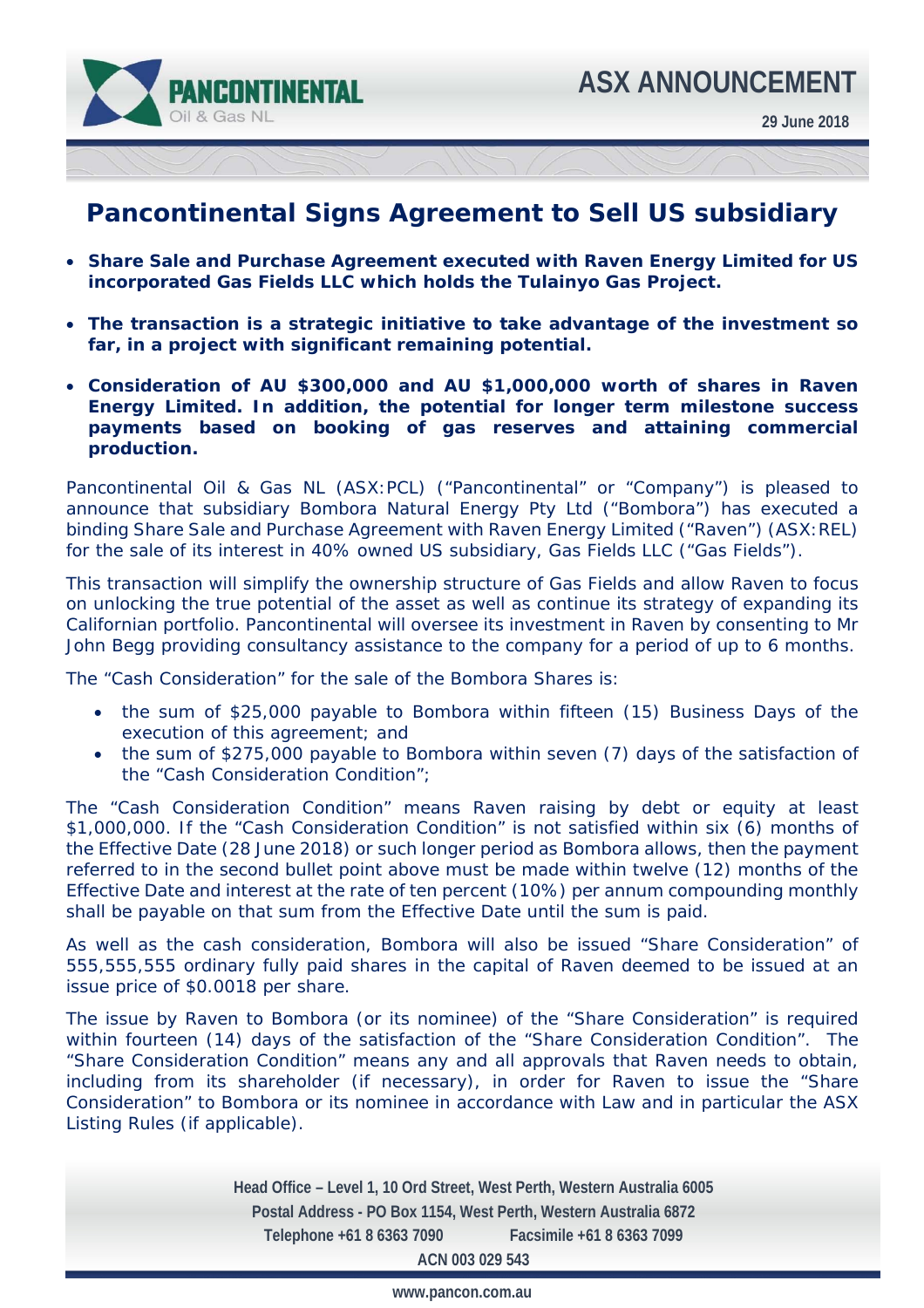If however, there is no need under any Law to satisfy the "Share Consideration Condition" prior to issuing the "Share Consideration" to Bombora (or its nominee), then the "Share Consideration" must be issued to Bombora or its nominee within fourteen (14) days of the Effective Date;

If the "Share Consideration Condition" is not satisfied within six (6) months of the Effective Date or such longer period as Bombora allows, then Raven must pay Bombora the sum of \$1,000,000 in lieu of the "Share Consideration", upon the written demand of Bombora.

Bombora has agreed with Raven that it will treat the "Share Consideration" as being restricted securities within the meaning of the ASX Listing Rule for a period of twelve (12) months from the date of the issue and will do all that is reasonably required by Raven or the ASX for those restricted securities to comply with chapter 9 of the ASX Listing Rules.

In addition to the cash and share components of the transaction, Bombora will also receive:

- the sum of \$500,000 payable to Bombora upon the achievement of Tulainyo Milestone TM(a), which is when the Tulainyo Joint Venture determines that the flow of gas to the surface, as part of the Tulainyo Project, is economic to connect into a gas trunkline. The Sale Agreement with Raven does not define economic, but if the Joint Venture elects to connect to a trunkline it would mean that a sufficient quantity of gas is present to enable it to do so;\*
- the sum of \$5,000,000 payable to Bombora upon the achievement of Tulainyo Milestone TM(b), which is achieved when, based on the SPE PRMS standard it is determined by a suitably qualified expert that the Tulainyo Project contains a Reserve of at least 500 billion cubic feet of gas gross to the Project;\* and
- the sum of \$10,000,000 payable to Bombora on the achievement of Tulainyo Milestone TM(c), but if any payments have been made under the previous bullet point, then those payments will be deducted from the \$10,000,000 payment required under this bullet point. Tulainyo Milestone TM(c) will occur when, based on the SPE PRMS standard it is determined by a suitably qualified expert that the Tulainyo Project contains a Reserve of at least one (1) trillion cubic feet of gas gross to the Project.\*

\*If achieved within 3 years.

Note 1. Suitable qualified expert is not defined in the Sale Agreement but "suitably qualified" would mean someone with appropriate oil and gas experience and capability. Any determination of such a person, as stated in the Agreement, has to be to SPE PRMS standard.

The parties acknowledge and agree that if Raven is in default of any of its obligations under the agreement, Bombora's sole remedy for that default is in a claim for money and not any claim for the return of the Bombora Shares.

Commenting on the result Pancontinental CEO John Begg said:

*"The Tulainyo project continues to hold great potential and this transaction provides a beneficial outcome for both parties. Pancontinental will secure immediate benefits in the form of cash and scrip in Raven, with further exposure to upside via material, success milestone payments. We think this project requires a focussed effort working with a very capable operator (California Resources Production Corporation) and joint venture, and that Raven under the circumstances is best placed to be that vehicle.* 

*For Raven, this transaction is significant in that it provides them with full ownership of the company which strengthens their Californian asset base and provides increased exposure in the prospective Sacramento Basin."* 

> **Head Office – Level 1, 10 Ord Street, West Perth, Western Australia 6005 Postal Address - PO Box 1154, West Perth, Western Australia 6872 Telephone +61 8 6363 7090 Facsimile +61 8 6363 7099 ACN 003 029 543**

> > **www.pancon.com.au**